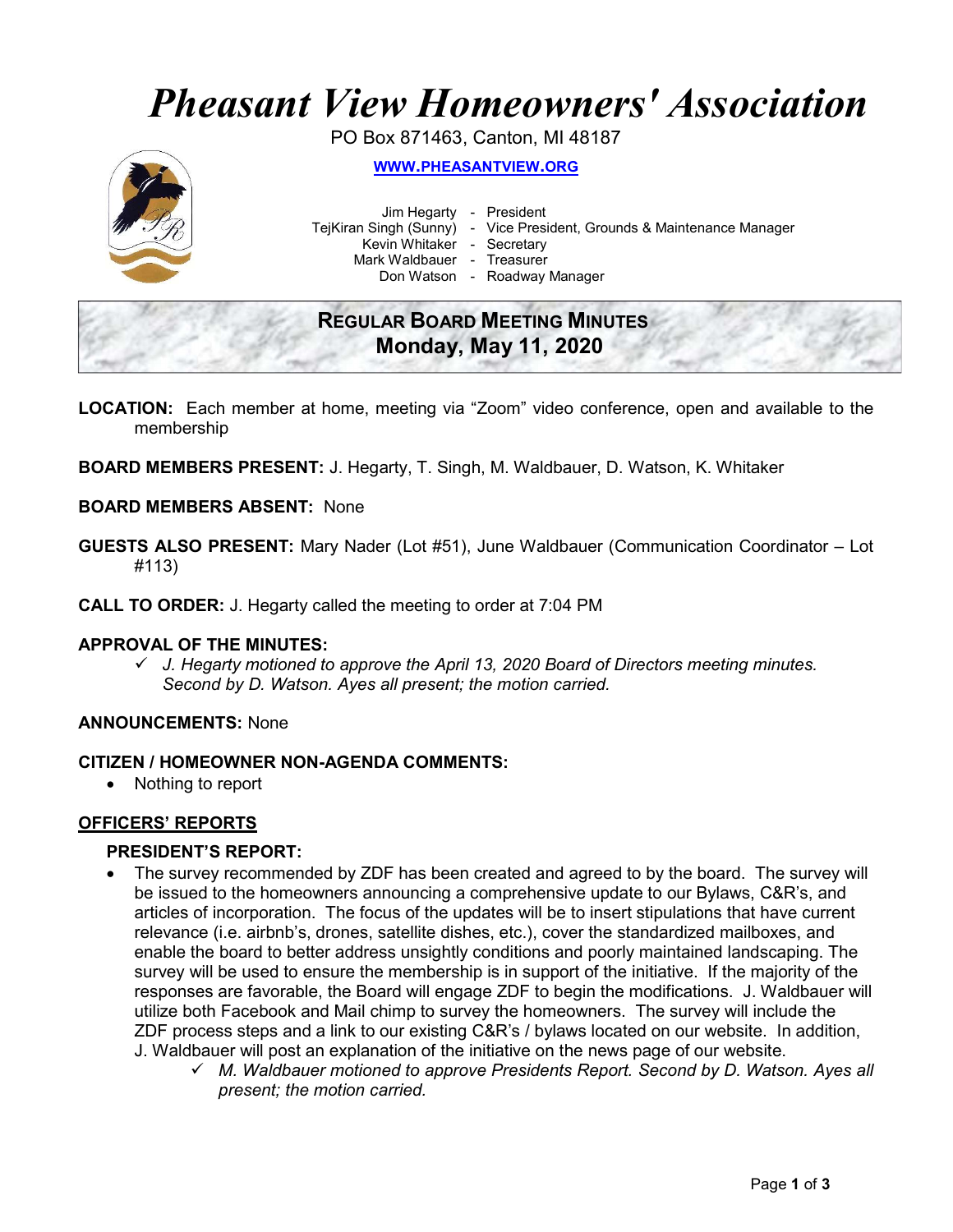# VICE PRESIDENT'S REPORT:

- Very little action has been taken by twenty-two homeowners that received letters identifying their unsightly conditions. It was decided a second more strongly worded letter will be sent to the offenders.
- Subdivision Street Lights No update due to the Canton Township offices being closed due to COVID-19.
	- $\checkmark$  J. Hegarty motioned to approve Vice Presidents Report. Second by M. Waldbauer. Ayes all present; the motion carried.

# SECRETARY'S REPORT:

No report.

# TREASURER'S REPORT:

- All but 1 homeowner (Carrington Mortgage Services, Lot #25) has paid their 2020 annual assessment. Carrington has now been charged a late fee and interest.
- The 2020 budget was amended to accommodate the \$500 increase quoted by ZDF. In addition, the landscaping line items were adjusted to better align with the Oakley quote.
	- $\checkmark$  M. Waldbauer motioned to approve the amendment to the 2020 budget. Second by D. Watson. Ayes all board members present; the motion carried.
	- $\checkmark$  J. Hegarty motioned to approve the Treasurer's Report. Second by D. Watson. Ayes all board members present; the motion carried.

# DIRECTOR and COMMITTEE REPORTS

#### ROADWAY MANAGER'S REPORT:

- D. Watson will reach out to Jay at Mailboxes by Bob to schedule the annual waxing of the mailboxes.
- Seasonal Property Management (current snow removal company) came to the sub to repair damage created by their snow plowing.
- No contract has yet been established to repair the subs sidewalks. Spalding DeDecker (Engineering firm hired by PRRMA) will be walking the entire sub to evaluate the sidewalks. Several Board members have identified slabs in the sub that are significant trip hazards (raised by more than 2"). The next PRRMA meeting has not yet been scheduled.

# ARCHITECTURAL REVIEW COMMITTEE (ARC):

No requests this month.

# SUBDIVISION COMMUNICATION COORDINATOR'S REPORT:

• Nothing to report

#### OLD BUSINESS:

• Nothing to report

#### NEW BUSINESS:

- Due to COVID-19, the annual sub wide garage sale will be cancelled for 2020.
- NEXT MEETING DATE: Monday, June 8, 2020 HR Conference Room 7:00 PM (Tentative pending the extension of the State of Michigan "Stay at home" order).

# ADJOURNMENT:

 $\checkmark$  J. Hegarty motioned to adjourn at 8:12 PM. Second by T. Singh. Ayes all present; the motion carried.